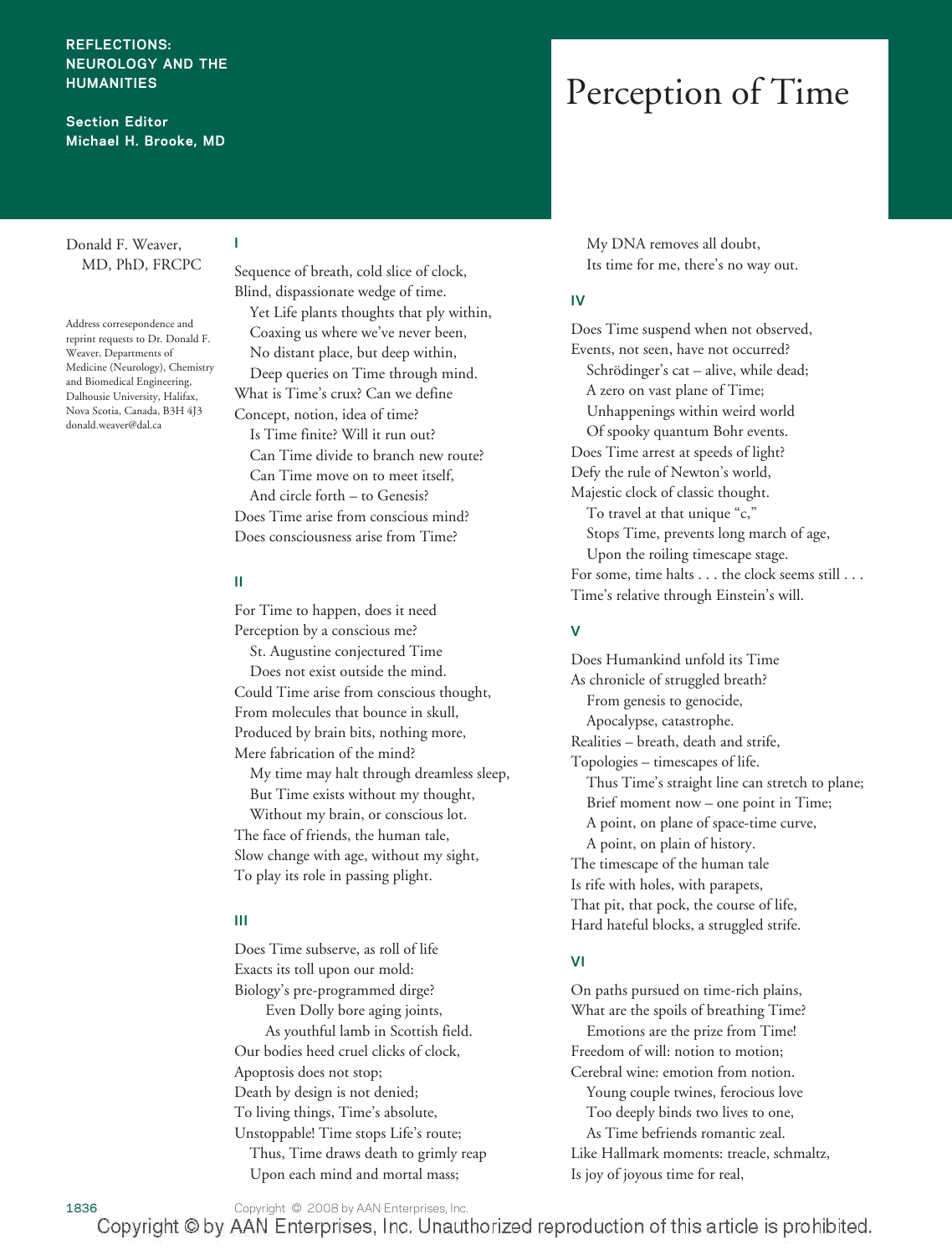Or delude to a hopeful mind? Like tales of Life: born, suffer, die, Is misery the Human lot, Or fallacy from fallen thought?

#### **VII**

Will we traverse Time's loathsome plane, To slip this earth-bound space-time plain? To witness wars and really know, Who "lived, felt dawn, saw sunset glow," Without the victor's twist of tale. Can thought through Art control the Time?

Picasso's cubes – Guernica – Immobile blocks: disjoint, move, scream, Divulge horrific sweeps of time; Enslaving Time... eternity.

If we can comprehend Time's id,

Its meaning, measure, and moot point,

Then we can touch our Nature's face, To know the plan, to know the pace.

#### **VIII**

And so through thought, can we define, Concept, notion, idea of Time? Time is the net that webs through brain, Time forms the flow – cerebral train; Where Art and Science paths embrace, Entwine – two dialects of Time. Time does permit reality; Two billions seconds in each Life, Each second holds eternity. What is Time? A construct of our Brain and mind? A paradox of Soul? A representation of Succession through a succession Of representations – that is Time!